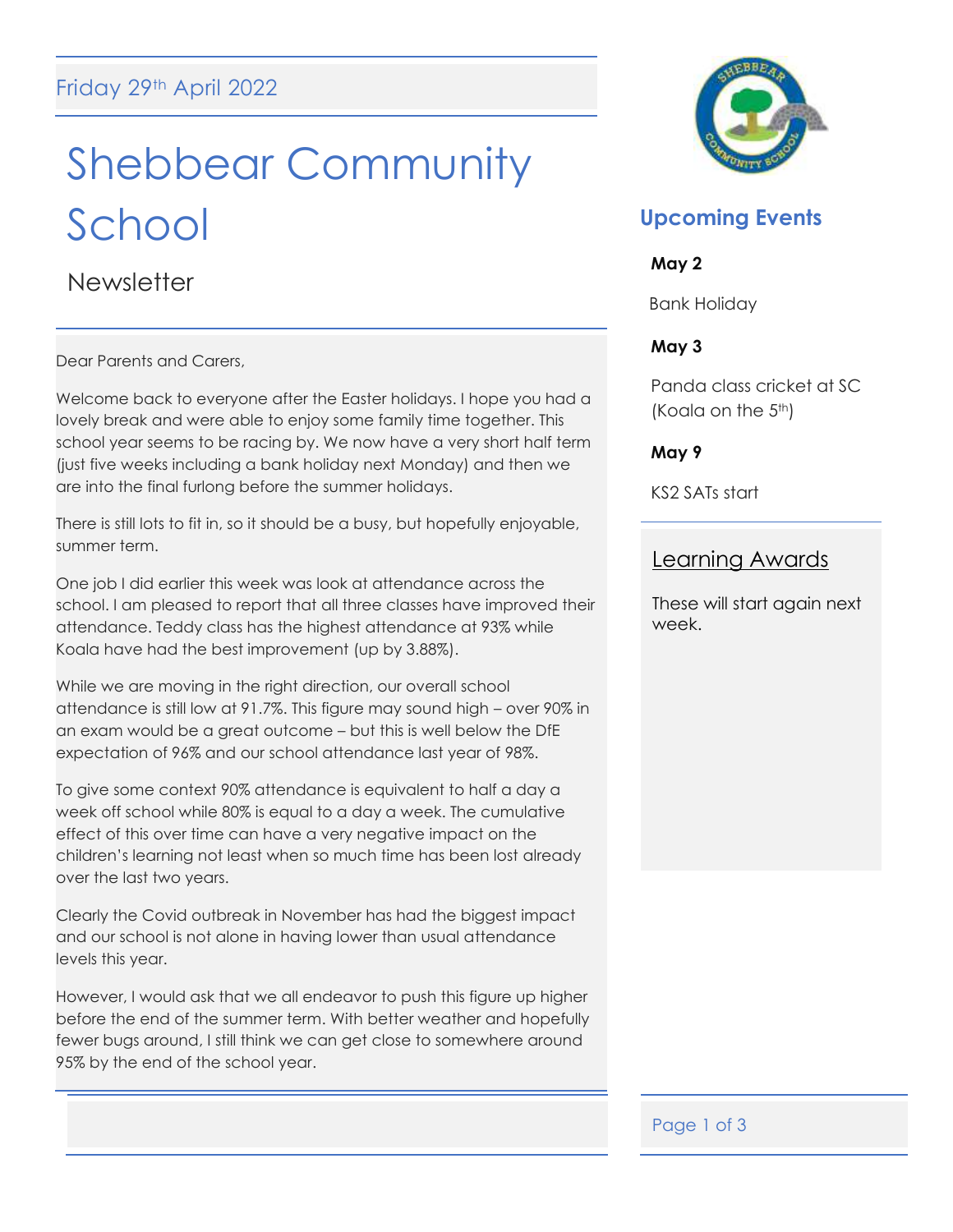One of the reasons why attendance in the last school year was so high, was the absence of term time holidays as a result of travel restrictions. These are back with a bang this year and while I am trying to sympathetic where possible (particularly where children have good attendance and efforts are made to minimise the time out of school) I would ask that these are avoided where possible.

Don't forget that we have the long weekend coming up in June. School will be closed for a non-pupil day on Monday 20<sup>th</sup> June and we have the extra day for the Queen's jubilee on Tuesday 21st. Adding in the preceding weekend, there may be an opportunity to book a short break somewhere without having to worry about missing school.

On a positive note, all of the children are in school today.

In the meantime, this coming Monday is a bank holiday, the weather looks fairly decent so I hope you all have a lovely weekend and look forward to seeing everyone back at school on Tuesday.

Mr Alford

## Other news this week

**Cricket at Shebbear College:** Children in Panda and Koala classes will be having an afternoon of cricket up at Shebbear College next week. On Tuesday it will be Panda class and Thursday Koala. On both days, all of the children in the respective classes will attend and the children should be back in time for the end of school. On their day, the children can wear their PE kit into school but must wear either a school hoody or school sweatshirt on top.

**Lunch Update:** Next Wednesday (4<sup>th</sup> May) the roast will be pork and not chicken as advertised.

**Swimming for Years 1 and 2:** Don't forget that swimming for Years 1 and 2 will start again on Tuesday morning (change of time for this term). Therefore, they will need their kit first thing and it may save time to send them into school with their swimming costume on underneath their uniform especially as they will be going first thing (don't forget to put some underwear in their bags to change back in to). Thanks to everyone who has paid for these sessions, if you have not, could we please have these on Tuesday?

**Clubs:** Multi Skills Club started on Tuesday afternoon and looked to be great fun. Football club starts again after school today albeit

## **Useful Links**

#### **School Contact Details**

**Tel:** 01409 281220

**Email:** [admin@shebbear](mailto:admin@shebbear-pri.devon.sch.uk)[pri.devon.sch.uk](mailto:admin@shebbear-pri.devon.sch.uk)

#### **Website:**

[http://www.shebbear](http://www.shebbear-pri.devon.sch.uk/)[pri.devon.sch.uk/](http://www.shebbear-pri.devon.sch.uk/)

**Safeguarding:** Any concerns should be reported to Mr Alford who is the Designated Safeguarding Lead. In his absence contact Mrs Gough or Mrs Evans.

#### **Ofsted Parent View:**

[https://parentview.ofsted.gov.uk](https://parentview.ofsted.gov.uk/)

#### **Up-coming Term Dates:**

May Bank Holiday is on Monday 2<sup>nd</sup> May

Half term is the week commencing 30th May

The school is closed for a nonpupil day and the extra day for the Queen's Jubilee on Monday 20<sup>th</sup> and Tuesday 21st June

The last day of the summer term is Friday 22<sup>nd</sup> July

The autumn term starts on Monday 5<sup>th</sup> September

#### Page 2 of 3